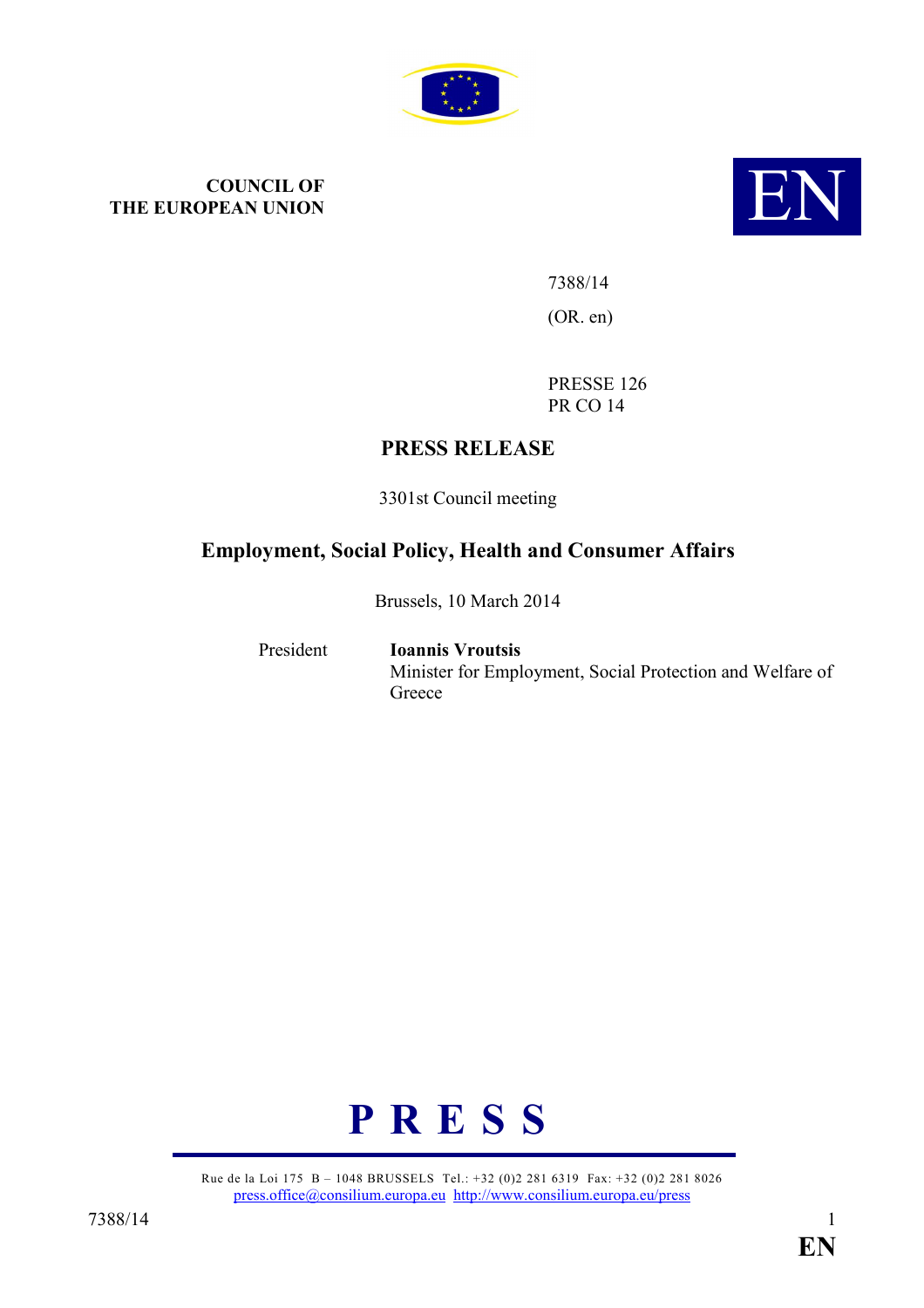## **Main results of the Council**

*The Council adopted a recommendation on a quality framework for traineeships which addresses two shortcomings: insufficient learning content and inadequate working conditions. The recommendation provides guidelines and tools to member states, trainees, traineeship providers, and all other stakeholders in order to ensure that traineeships become an efficient means of easing transitions from training or inactivity to employment. The President of the Council, Ioannis VROUTSIS, Minister for Employment, Social Protection and Welfare of Greece, noted that "the recommendation is an important tool for improving the conditions of transition from school or unemployment and inactivity into working life. This recommendation, together with other initiatives - such as the youth employment initiative and the youth guarantee - will contribute to wider efforts for the social and professional integration of young people."*

*It held a policy debate on the employment and social policy aspects of the 2014 European Semester exercise, with a view to contributing to the broader discussions that the European Council will have at its meeting on 20 and 21 March.* 

*The Council had a first exchange of views on the mid-term review of the Europe 2020 strategy after the Commission's presentation of its communication on "taking stock of the Europe 2020 strategy for smart, sustainable and inclusive growth".* 

*The Council agreed in principle on a decision on the tripartite social summit for growth and employment.* 

*The Council also took note of the information provided by the Presidency on current legislative work, especially the provisional agreement reached with the European Parliament on the posting of workers directive.* 

*The Council adopted without discussion :* 

- *the Fund for European aid to the most deprived (FEAD). With financial resources of almost EUR 3.5 billion for seven years (2014-2020), its aim is to provide food distribution, basic material assistance and aid social inclusion measures for the most deprived citizens of the European Union in all member states; and*
- *a regulation defining the terms and conditions for car manufacturers for reaching the 2020 target for CO2 emissions (95g CO2/km) from new passenger cars".*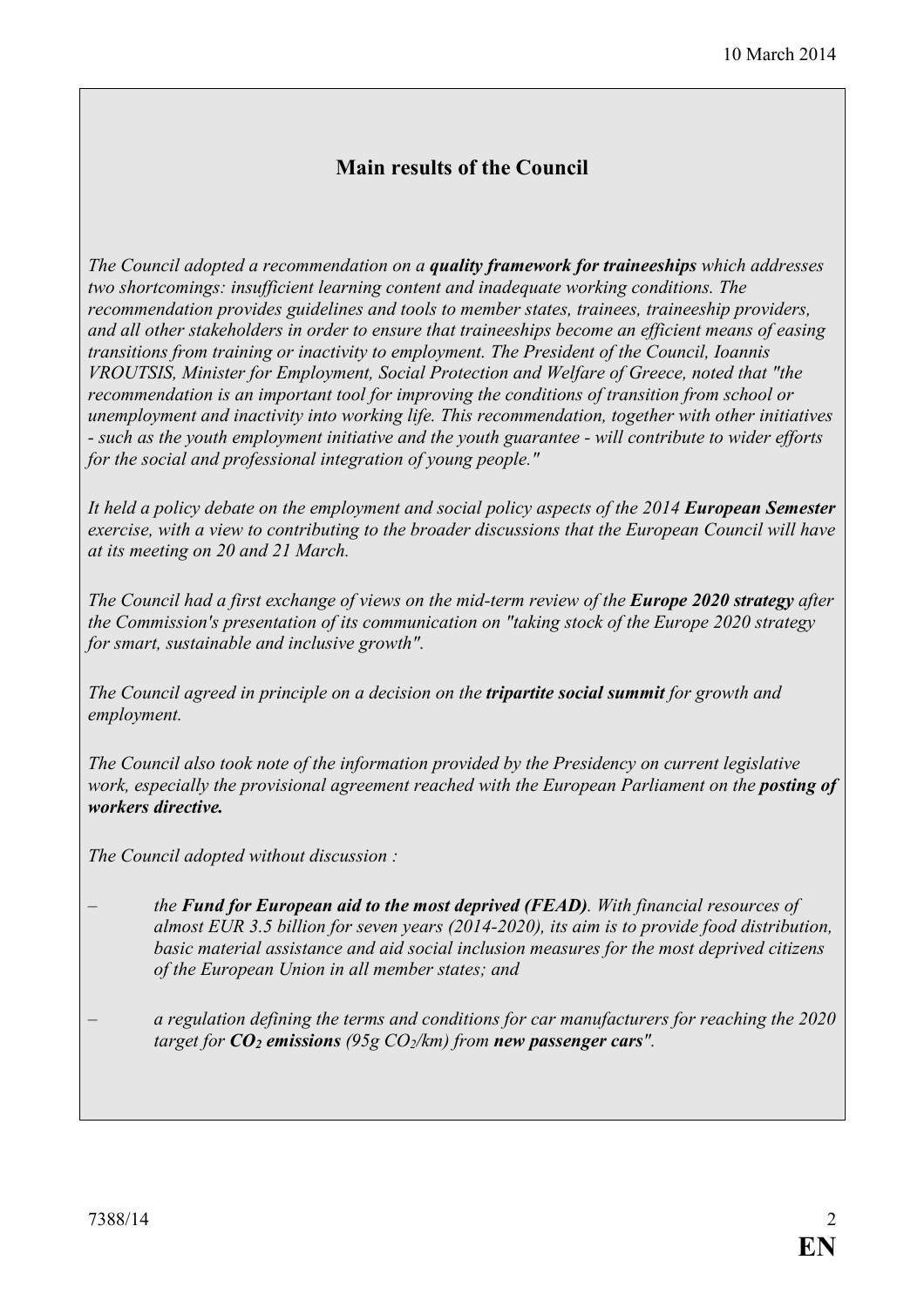## $$

|                          | <b>ITEMS DEBATED</b>                                                                                                                                                                                                                                                                                                                                                                                                                                        |  |  |
|--------------------------|-------------------------------------------------------------------------------------------------------------------------------------------------------------------------------------------------------------------------------------------------------------------------------------------------------------------------------------------------------------------------------------------------------------------------------------------------------------|--|--|
|                          |                                                                                                                                                                                                                                                                                                                                                                                                                                                             |  |  |
|                          |                                                                                                                                                                                                                                                                                                                                                                                                                                                             |  |  |
|                          |                                                                                                                                                                                                                                                                                                                                                                                                                                                             |  |  |
|                          |                                                                                                                                                                                                                                                                                                                                                                                                                                                             |  |  |
|                          |                                                                                                                                                                                                                                                                                                                                                                                                                                                             |  |  |
|                          |                                                                                                                                                                                                                                                                                                                                                                                                                                                             |  |  |
| $\overline{\phantom{0}}$ |                                                                                                                                                                                                                                                                                                                                                                                                                                                             |  |  |
| $\overline{\phantom{0}}$ |                                                                                                                                                                                                                                                                                                                                                                                                                                                             |  |  |
| $\equiv$                 |                                                                                                                                                                                                                                                                                                                                                                                                                                                             |  |  |
| $\overline{\phantom{a}}$ |                                                                                                                                                                                                                                                                                                                                                                                                                                                             |  |  |
|                          | <b>OTHER ITEMS APPROVED</b>                                                                                                                                                                                                                                                                                                                                                                                                                                 |  |  |
|                          | SOCIAL POLICY                                                                                                                                                                                                                                                                                                                                                                                                                                               |  |  |
|                          |                                                                                                                                                                                                                                                                                                                                                                                                                                                             |  |  |
|                          | <b>EMPLOYMENT</b>                                                                                                                                                                                                                                                                                                                                                                                                                                           |  |  |
|                          |                                                                                                                                                                                                                                                                                                                                                                                                                                                             |  |  |
|                          | <i>FOREIGN AFFAIRS</i>                                                                                                                                                                                                                                                                                                                                                                                                                                      |  |  |
|                          |                                                                                                                                                                                                                                                                                                                                                                                                                                                             |  |  |
|                          |                                                                                                                                                                                                                                                                                                                                                                                                                                                             |  |  |
| $\mathbf{1}$<br>٠        | Where declarations, conclusions or resolutions have been formally adopted by the Council, this is indicated<br>in the heading for the item concerned and the text is placed between quotation marks.<br>Documents for which references are given in the text are available on the Council's Internet site<br>(http://www.consilium.europa.eu).<br>Acts adopted with statements for the Council minutes which may be released to the public are indicated by |  |  |

an asterisk; these statements are available on the Council's Internet site or may be obtained from the Press Office.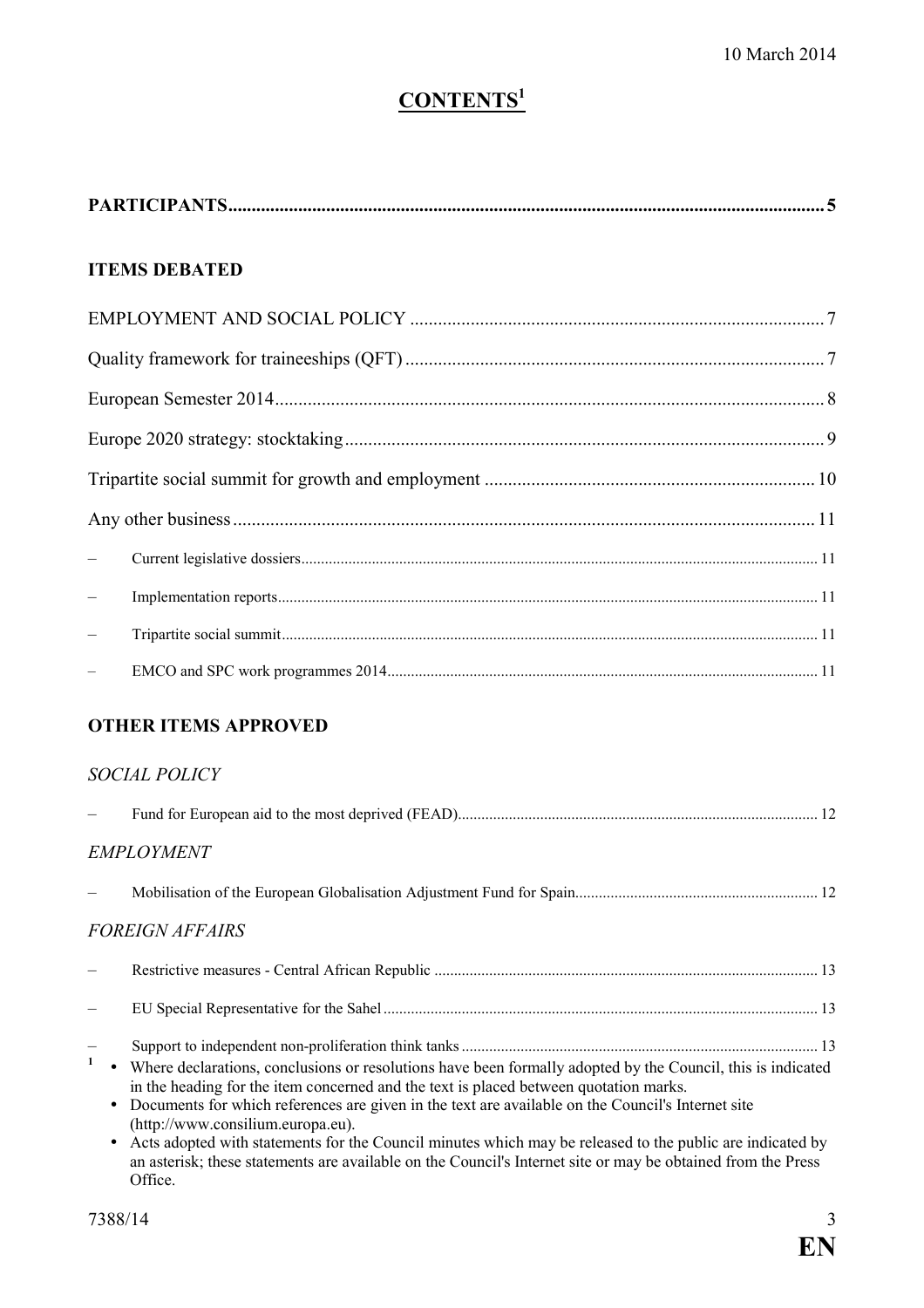## **COMMON SECURITY AND DEFENCE POLICY**

| <b>ENVIRONMENT</b>    |  |  |  |
|-----------------------|--|--|--|
|                       |  |  |  |
|                       |  |  |  |
| <b>AGRICULTURE</b>    |  |  |  |
|                       |  |  |  |
| <b>NUCLEAR ENERGY</b> |  |  |  |
|                       |  |  |  |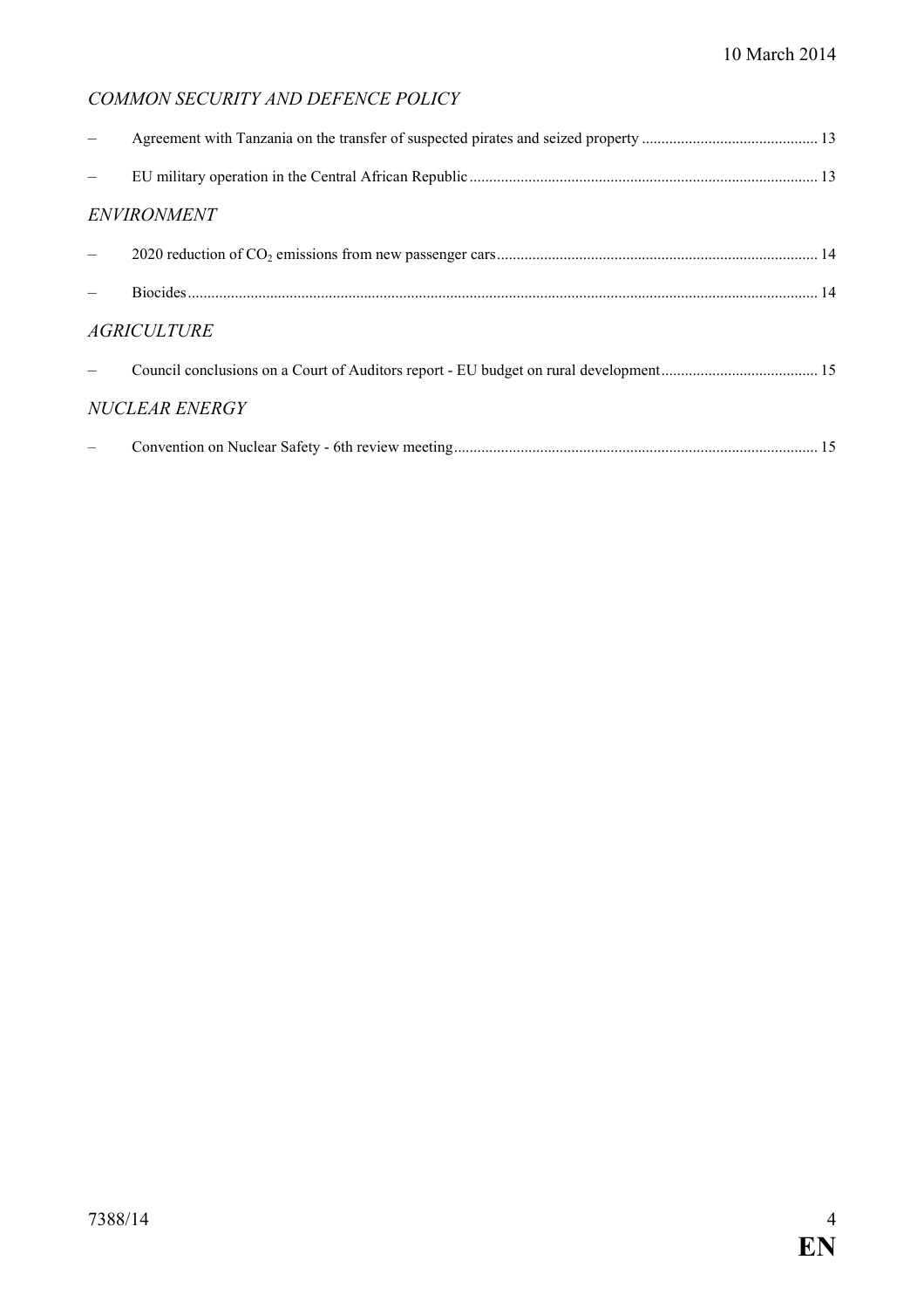## **PARTICIPATS**

**Belgium:**<br>Ms Monica DE CONINCK

**Bulgaria:**<br>Mr Hasan ADEMOV

**Czech Republic:**<br>Ms Michaela MARKSOVÁ

**Denmark:**<br>Mr Ole TOFT

**Germany:**<br>Ms Andrea NAHLES

**Estonia:**

**Ireland:**<br>Mr Richard BRUTON

Greece:<br>Mr Ioannis VROUTSIS

Spain:<br>Ms María Fátima BÁÑEZ GARCÍA

**France:**<br>Mr Michel SAPIN

**Croatia:**<br>Mr Mirando MRSIĆ

**Italy:**<br>Mr Marco PERONACI

**Cyprus:**

**Latvia:** 

**Lithuania:**<br>Ms Algimanta PABEDINSKIENĖ

**Luxembourg:**

**Hungary:**

**Malta:**<br>Mr Evarist BARTOLO

**Netherlands:**<br>Mr Lodewijk ASSCHER

**Austria:**<br>Mr Rudolf HUNDSTORFER

Minister for Employment

Minister for Labour and Social Policy

Ministry of Labour and Social Affairs

Deputy Permanent Representative

Federal Minister of Labour and Social Affairs

Deputy Permanent Representative

Mr Richard BRUTON Minister for Jobs, Enterprise and Innovation<br>Ms Joan BURTON Minister for Social Protection Minister for Social Protection

Minister for Employment, Social Protection and Welfare

Minister for Employment and Social Security

Minister for Labour, Employment, Vocational Training and Industrial Relations

Minister for Labour and the Pension System

Deputy Permanent Representative

Minister for Labour and Social Insurance

Parliamentary Secretary of the Ministry of Welfare

Minister for Social Security and Labour

Minister for Labour, Employment and the Social and Solidarity Economy Mr Romain SCHNEIDER Minister for Social Security, Minister for Development Cooperation and Humanitarian Affairs, Minister for Sport

Deputy State Secretary of the Ministry of National Economy and Employment Policy Mr Olivér VÁRHELYI Deputy Permanent Representative

Minister for Education and Employment

Deputy Prime Minister, Minister for Social Affairs and Employment

Federal Minister for Labour, Social Affairs and Consumer Protection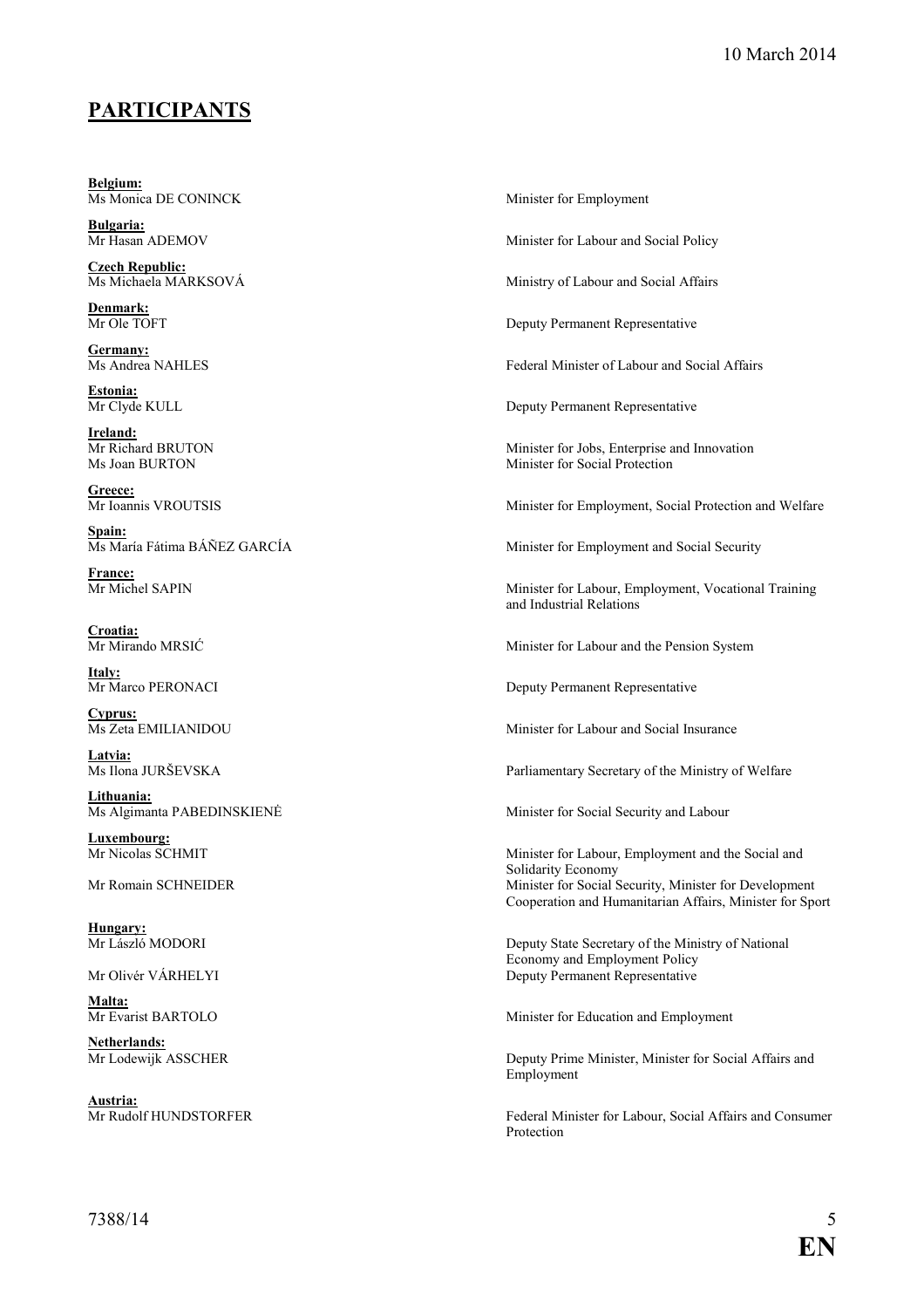**Poland:**

**Portugal:**<br>Mr Pedro MOTA SOARES

**Romania:**

**Slovenia:**<br>Mr Dejan LEVANIČ

**Slovakia:**

**Finland:** Mr Lauri IHALAINEN Minister for Labour

**Sweden:**<br>Ms Elisabeth SVANTESSON

**United Kingdom:**

Deputy State Secretary, Ministry of Labour and Social Policy

Mr Pedro MOTA SOARES Minister for Solidarity, Employment and Social Security<br>Mr Octávio DE OLIVEIRA State Secretary for Employment State Secretary for Employment

> Minister of Labour, Family, Social Protection and the Elderly

State Secretary in the Ministry of Labour, Family, Social Affairs and Equal opportunities

State Secretary of Labour, Social Affairs and Family

Minister for Employment

Deputy Permanent Representative

**Commission**: Mr László ANDOR Member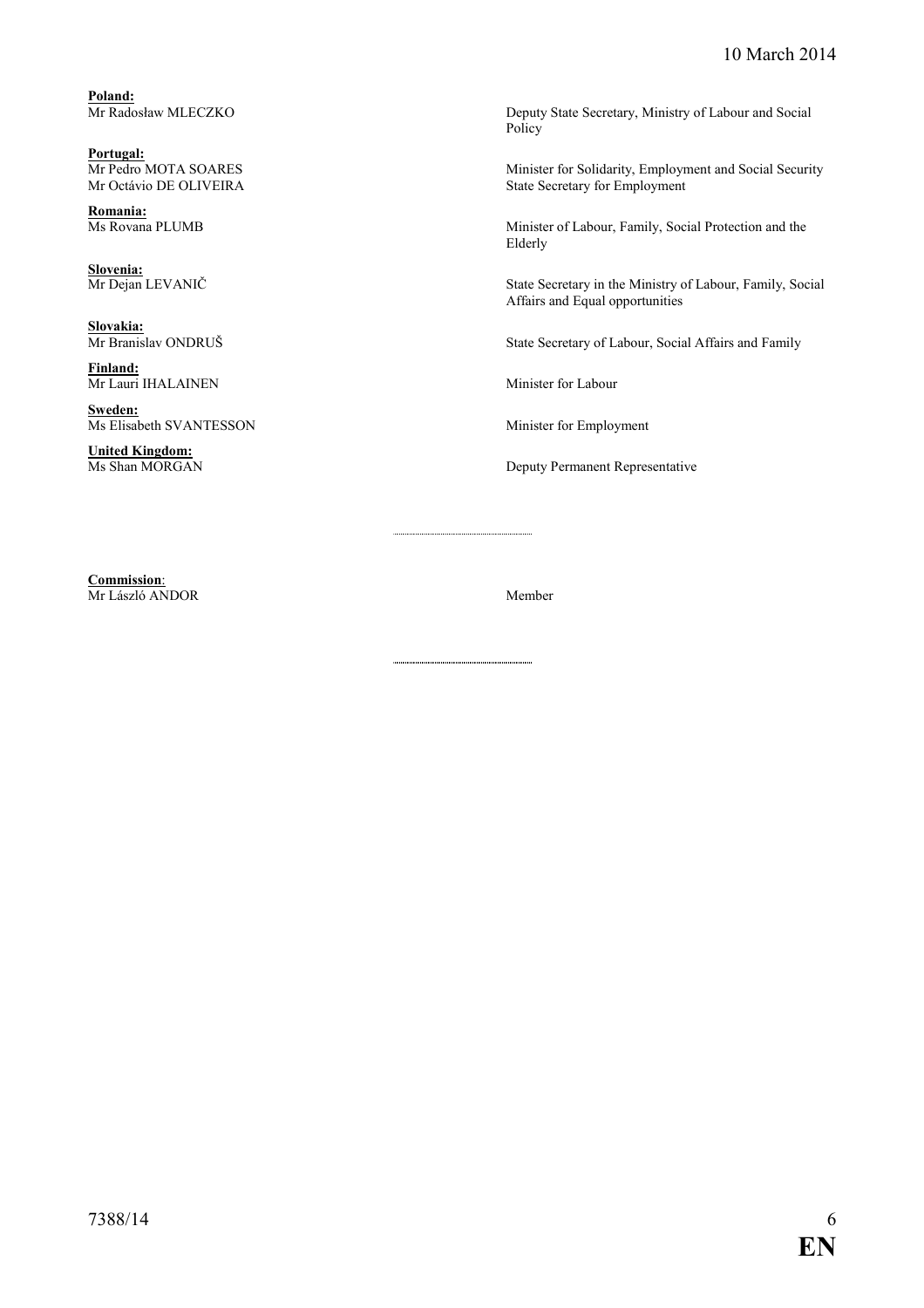#### **ITEMS DEBATED**

#### **EMPLOYMENT AND SOCIAL POLICY**

#### **Quality framework for traineeships (QFT)**

The Council adopted a recommendation on a quality framework for traineeships (*[7029/1/14 REV 1\)](http://register.consilium.europa.eu/pdf/en/14/st07/st07029-re01.en14.pdf).* 

The QFT is a further tool aimed at fostering employability, especially for young people, on the basis of quality criteria and minimum standards.

It addresses two shortcomings: insufficient learning content and inadequate working conditions (long working hours, unsatisfactory coverage for health and safety or occupational risks, little or no remuneration/compensation, unclear legal situation, extended duration, etc.).

The recommendation provides guidelines and tools to the member states, trainees, traineeship providers and all other stakeholders in order to ensure that traineeships become an efficient means of easing transitions from training or inactivity to employment.

The financial and economic crisis has had serious consequences for the job prospects of young Europeans. It is therefore important to push forward measures that will improve their future prospects for entering the labour market. A good-quality traineeship can have a decisive and positive impact on an individual's employability and transition into regular employment.

On the whole, traineeships have proven their usefulness as a way of entering or re-entering employment. Traineeships are currently used differently across the member states. Often they are part of studies and are needed to enter a profession. In several countries, trainees have a regular employment contract. However, where traineeships are not regulated, problems may arise, particularly because a traineeship is often a young person's first contact with the world of work.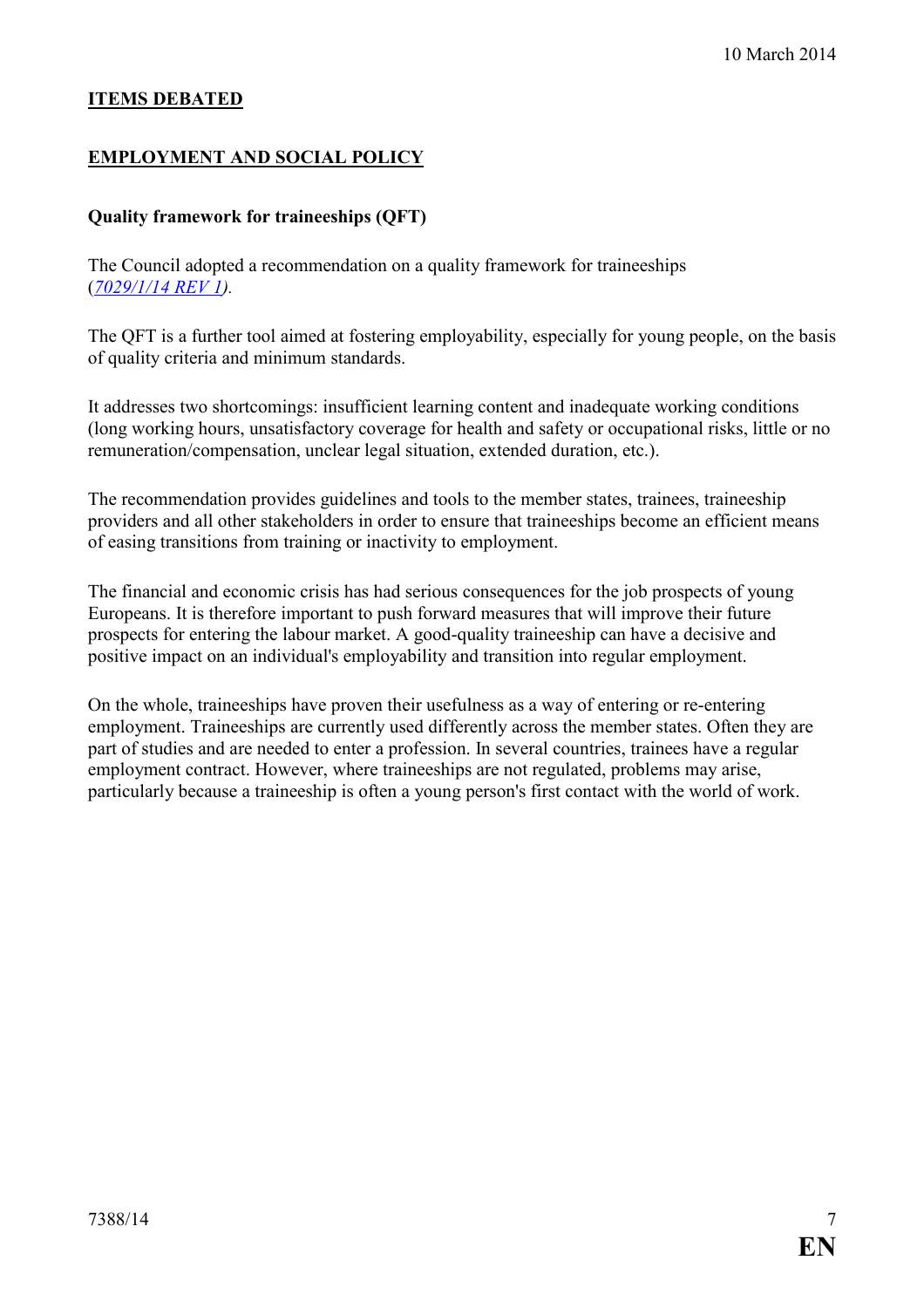#### **European Semester 2014**

The Council held a policy debate on the employment and social policy aspects of the 2014 European Semester exercise, with a view to contributing to the broader discussions that the European Council will have at its meeting on 20 and 21 March (*[6585/1/14 REV 1](http://register.consilium.europa.eu/pdf/en/14/st06/st06585-re01.en14.pdf)*).

In the debate, the following consensual elements were highlighted:

- The economic downturn has put a strain on our common strategy and on Europe's social tissue. The social impact of the crisis, with massive unemployment and high levels of poverty, undermines the foundations of social cohesion and affects public confidence in the European project.
- However, the crisis has boosted member states' willingness to continue reforms. It has also reinforced the need for policy coherence aimed at economic recovery, rising employment and increased social cohesion.
- Strengthening the social dimension of the EMU is a constant concern of the EPSCO Council. In this context, work should be continued to make full use of the scoreboard of key employment and social indicators.

The Commission welcomed the adoption of the joint employment report, in particular the scoreboard of key employment and social indicators, and its analysis which is part of the European Semester for the first time this year. It underlined the continued severity of the crisis in Europe and pointed to the vast divergence amongst member states, especially in the youth employment rates, income inequalities and at-risk-of-poverty rates.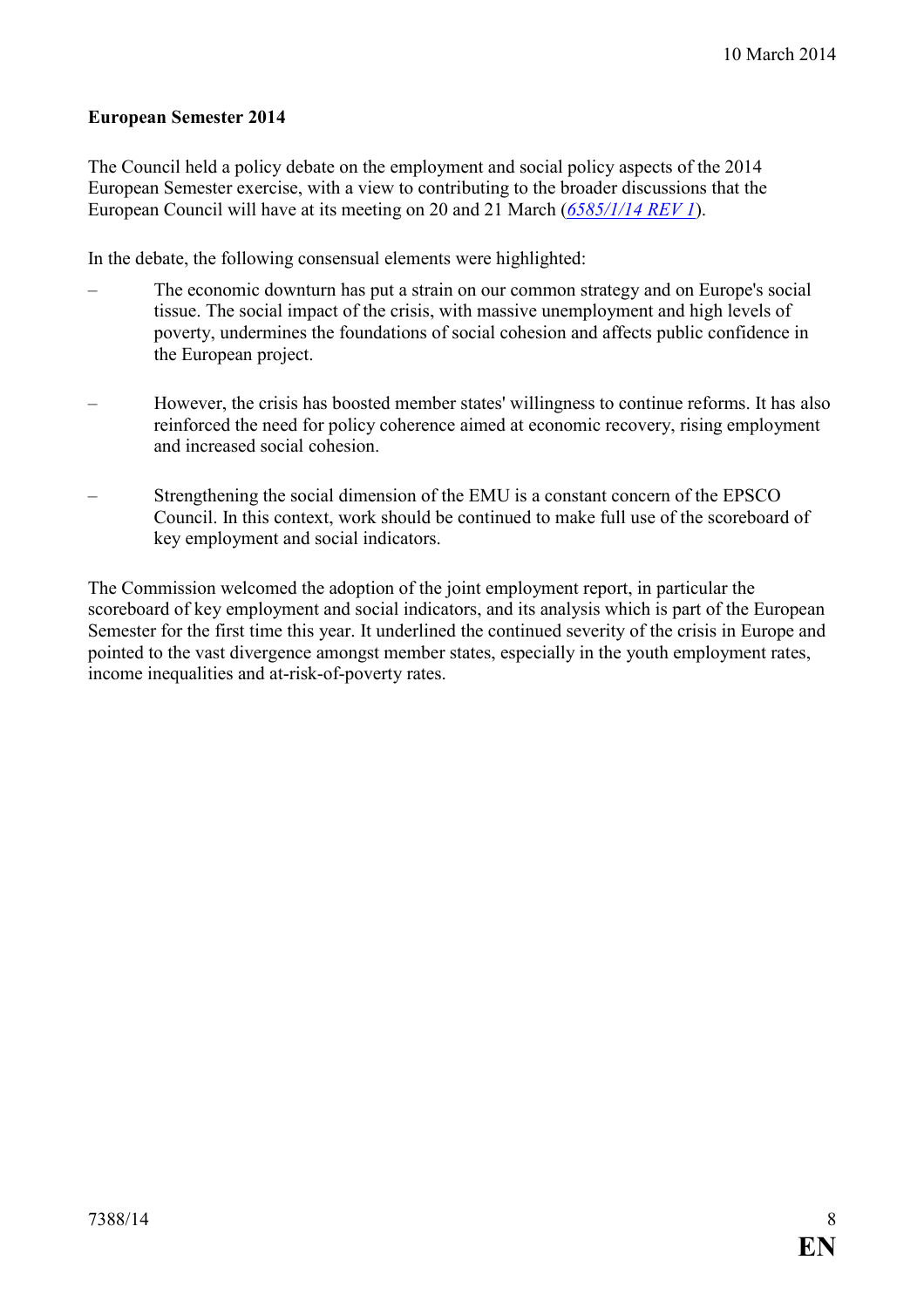As for the 2014 **annual growth survey**, the EPSCO Council adopted conclusions (*[6610/1/14 REV](http://register.consilium.europa.eu/pdf/en/14/st06/st06610-re01.en14.pdf) [1](http://register.consilium.europa.eu/pdf/en/14/st06/st06610-re01.en14.pdf)*), as well as the **joint employment report** (*[7476/14](http://register.consilium.europa.eu/pdf/en/14/st07/st07476.en14.pdf)*).

The joint employment report, as well the alert mechanism report, reflect that the employment and social situation has deteriorated in some member states in recent years, such that many member states register high or very high unemployment rates. This is leading to high costs, in both human and economic terms. The Commission has added a number of social indicators to the auxiliary indicators for the economic reading of the scoreboard of the macroeconomic imbalance procedure, in order to better consider the social impact of the imbalances and adjustments.

The Council took note of the **Social Protection Committee report** on the social situation in the EU (*[6663/14](http://register.consilium.europa.eu/pdf/en/14/st06/st06663.en14.pdf)*) and adopted relevant conclusions *[\(7655/14](http://register.consilium.europa.eu/pdf/en/14/st07/st07655.en14.pdf)*).

It reached a general approach on the decision on **employment guidelines** (*[6612/14](http://register.consilium.europa.eu/pdf/en/14/st06/st06612.en14.pdf)*)*.*

#### **Europe 2020 Strategy: Stocktaking**

The Council had an exchange of views concerning progress on the Europe 2020 strategy, guided by a Presidency note (*[6773/14](http://register.consilium.europa.eu/pdf/en/14/st06/st06773.en14.pdf)*) and after hearing the relevant Commission communication of 5 March on "Taking stock of the Europe 2020 strategy for smart, sustainable and inclusive growth" (*[6713/14](http://register.consilium.europa.eu/pdf/en/14/st06/st06713.en14.pdf)*).

The Presidency summarised the key messages of the political dialogue as follows: Reaching the Europe 2020 strategy's headline targets is challenging because of the current economic crisis; this concerns in particular the employment and poverty reduction targets. However, the ministerial dialogue revealed through a genuine exchange of views and experiences the specific added value of the Europe 2020 strategy and its political targets. The quantitative objectives of the joint strategy continue to have their value as vectors of political mobilisation both at the EU and member state levels. Further efforts are needed to improve the governance of the strategy and to ensure coordination among financial, economic and social priorities.

The Commission underlined the role of the strategy as a key element for socio-economic convergence in the EU and a long-term plan to exit from the economic crisis. It stressed progress made recently to strengthen European coordination of policies in both employment and social areas and the upcoming challenge of anchoring Europe 2020 in the economic governance process.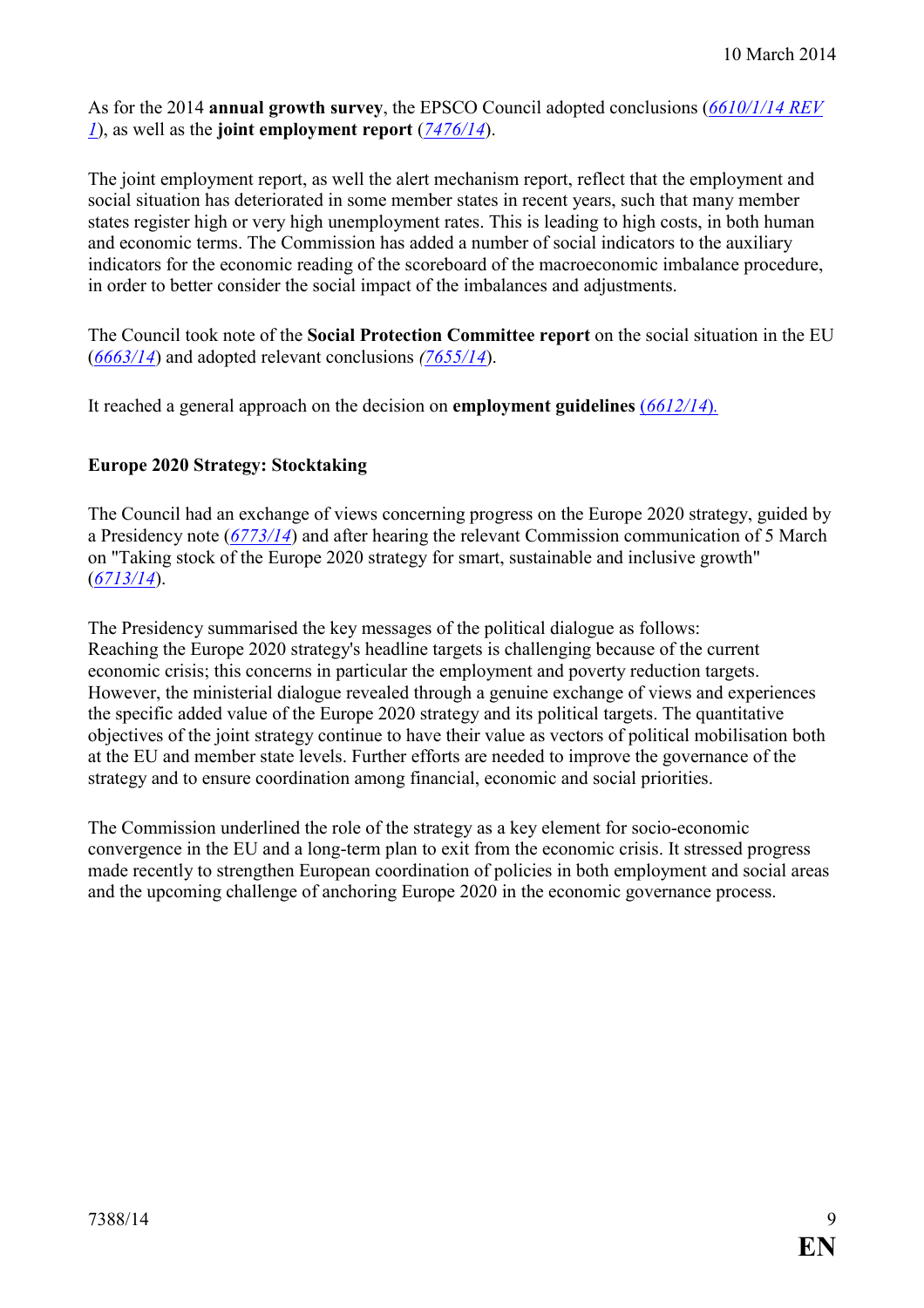Nevertheless, the Commission expressed concern about the lack of progress made towards some of the targets due to the exceptional economic crisis. In particular the poverty-reduction target, which envisages at least 20 million fewer people in or at risk of poverty and social exclusion compared to 2008, is not being achieved.

The communication launches the mid-term review on Europe 2020 which will soon be reaching its halfway point.

In the context of this review process, EPSCO ministers will have to ensure that the European Semester process better integrates the objectives of the Europe 2020 strategy, which represents a key tool for socio-economic convergence. Annual country-specific recommendations and policy advice touch upon a broad range of policy areas.

#### **Tripartite social summit for growth and employment**

The Council reached an agreement in principle on a decision on the tripartite social summit for growth and employment *([5820/14](http://register.consilium.europa.eu/pdf/en/14/st05/st05820.en14.pdf)*).

This proposal aims to adapt the Council decision of 2003 setting up the tripartite social summit (TSS) to the institutional changes brought in by the treaty of Lisbon, reflecting the recent practical arrangements of the TSS.

The social summit has played a major role in facilitating exchanges of views on employment and social aspects with the European social partners at the highest level in the margins of the European Council.

Social dialogue remains essential within the framework of economic governance in the implementation of the Europe 2020 strategy, in particular in the annual European Semester cycle. This is particularly relevant when it comes to discussions on competitiveness, well-functioning labour markets, wage policies and social policy issues.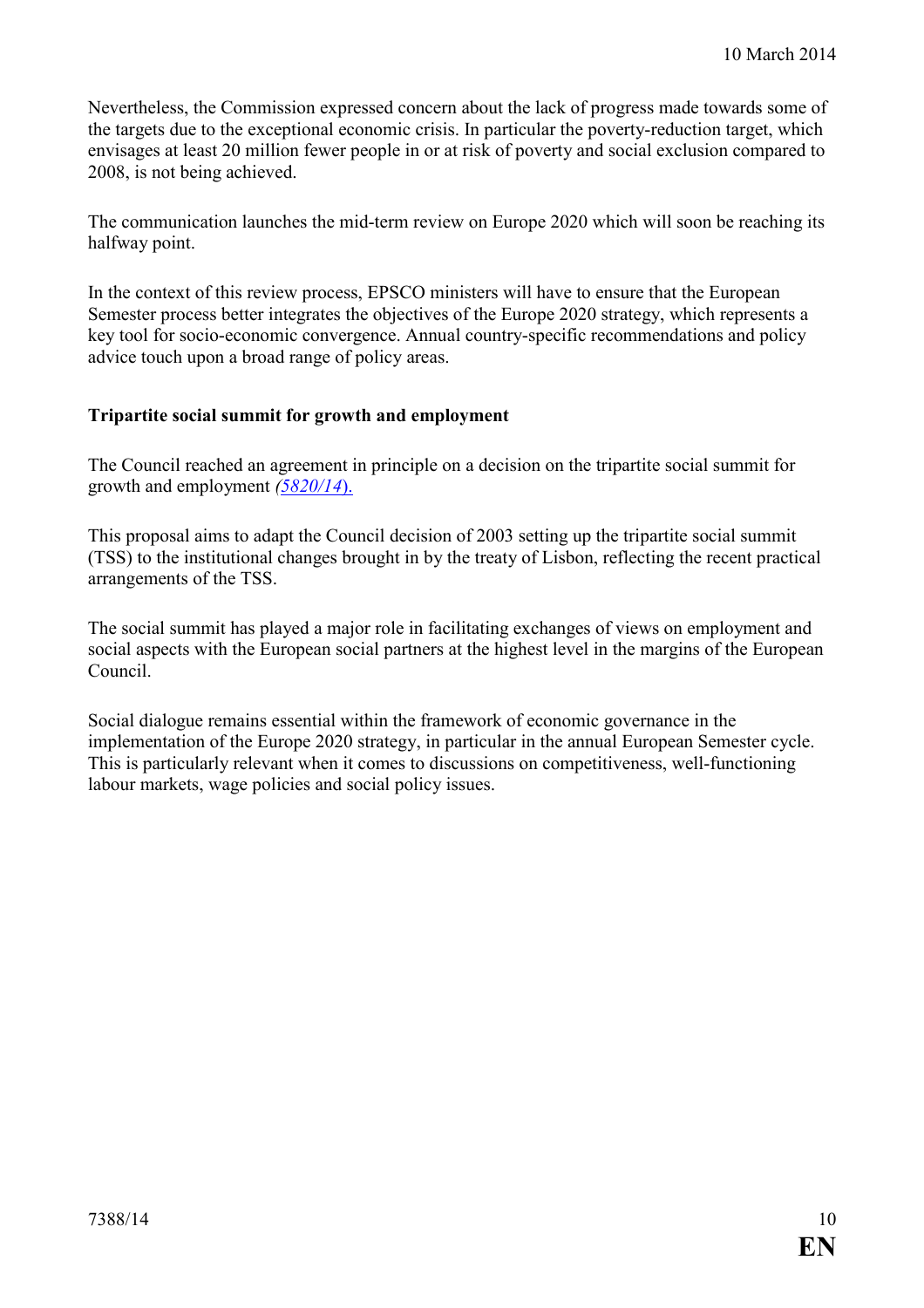#### **Any other business**

#### – *Current legislative dossiers*

 The presidency briefed the Council on the following legislative issues, which have been under the ordinary legislative procedure with the European Parliament:

- Posting of workers;
- Free movement of workers;
- Supplementary pension rights;
- Public employment services.

#### – *Implementation reports on:*

- The gender recast directive 2006/54;
- The two anti-discrimination directives 2000/43 and 2000/78.

The Council took note of the information provided by the Commission.

#### – *Tripartite social summit*

 The presidency informed the Council of the state of preparations for the tripartite social summit to be held on 20 March 2014.

#### – *EMCO and SPC work programmes 2014*

 The Chairs of the above committees briefed the Council on the committees' work programmes for 2014.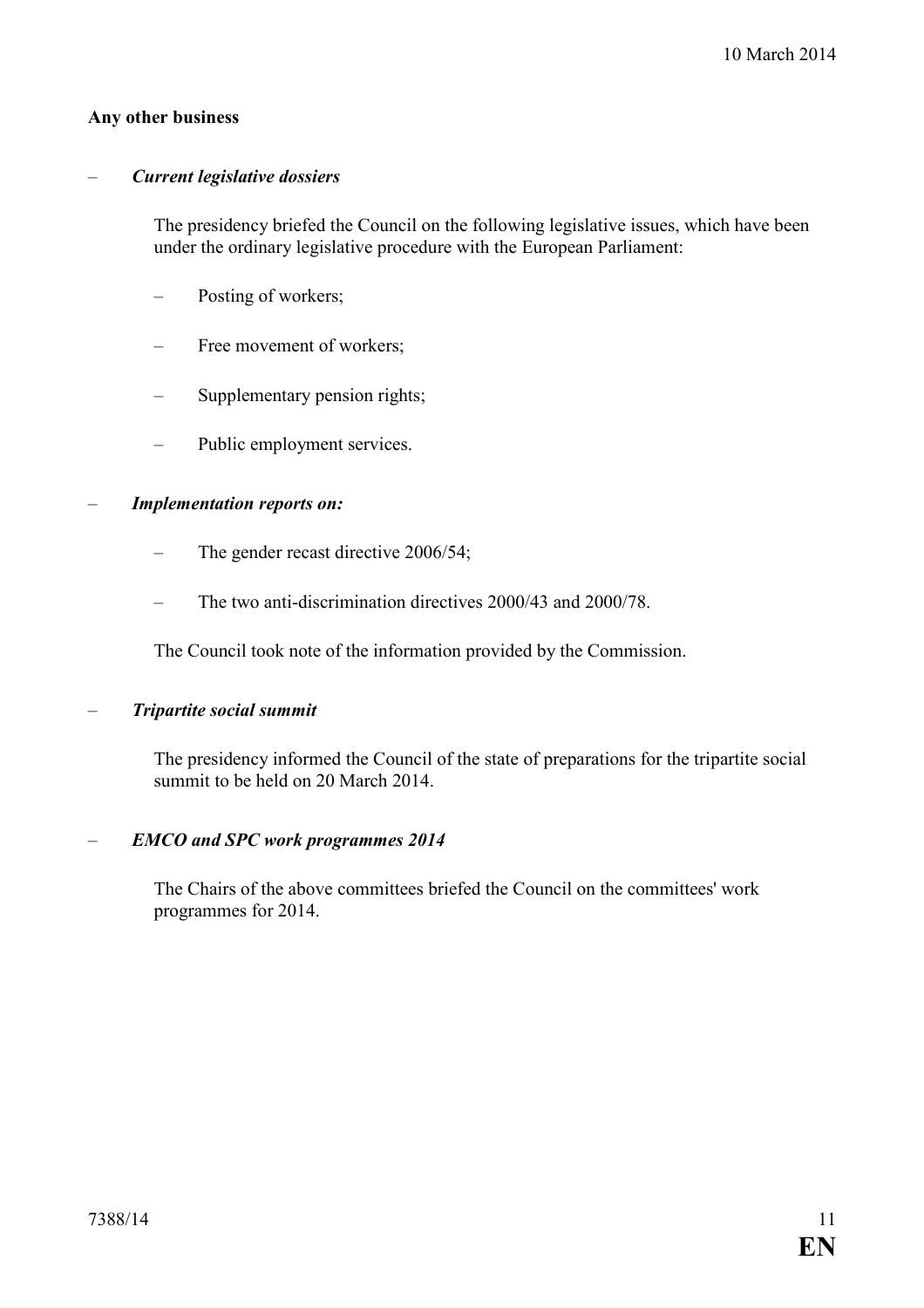#### **OTHER ITEMS APPROVED**

## *SOCIAL POLICY*

#### **Fund for European aid to the most deprived (FEAD)**

The Council adopted a regulation on the Fund for the most deprived ([PE-CONS 132/13\)](http://register.consilium.europa.eu/pdf/en/13/pe00/pe00132.en13.pdf).

The Fund is aimed at helping the most deprived in all member states. The member states can choose whether to distribute food and/or other material assistance to the most deprived persons, or to address them by other means such as social inclusion activities. FEAD's financial resources of almost EUR 3.5 billion will be distributed to member states over seven years (2014-2020).

It is expected that the most important means of assistance to the most deprived will indeed be food assistance. As a new element, the member states may also use some of the funding to facilitate food donations from private sources e.g. from supermarkets.

#### **EMPLOYMENT**

#### **Mobilisation of the European Globalisation Adjustment Fund for Spain**

The Council adopted a decision mobilising  $840000 \in \text{under the European Globalisation Adiustment}$ Fund (EGF) in order to provide support for 300 workers made redundant in the Spanish textiles industry. The redundancies were caused by major structural changes in world trade patterns due to globalisation which have led to a substantial increase of imports into the European Union and to a loss of the EU market share in world markets.

The EGF helps workers find new jobs and develop new skills when they have lost their jobs as a result of changing global trade patters, e.g. when a large company shuts down or a factory is moved outside the EU. Assistance from the EGF consists of financing for measures such as job-search assistance, careers advice, tailor-made training and re-training, mentoring and promoting entrepreneurship. It also provides one-off, time-limited individual support, such as job-search allowances, mobility allowances for participating in lifelong learning and training activities.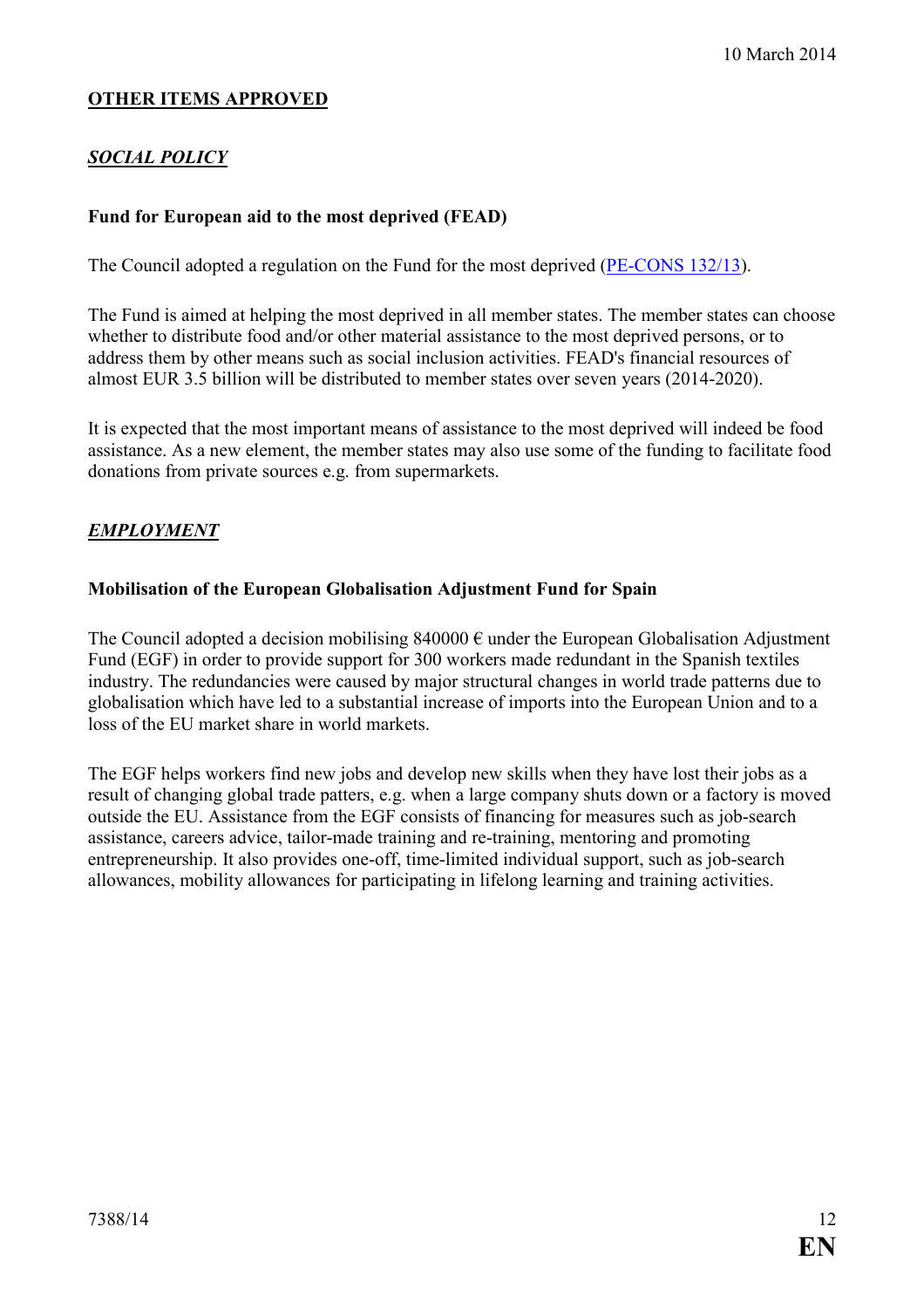## $FOREIGN AFFAIRS$

#### **Restrictive measures - Central African Republic**

The Council amended the EU restrictive measures against the Central African Republic so as to implement the changes adopted at UN level, that is in UN Security Council resolution 2134 (2014).

#### **EU Special Representative for the Sahel**

The Council extended the mandate of the EU Special Representative for the Sahel, Michel Dominique Reveyrand-De Menthon, until 28 February 2015. At the same time, the Council allocated a budget of  $\epsilon$  1.35 million for the duration of the extended mandate. The EU Special Representative is tasked with contributing actively to regional and international efforts to achieve lasting peace, security and development in the Sahel, namely in Mali, Mauritania and Niger.

#### **Support to independent non-proliferation think tanks**

The Council extended for three more years the EU's support for the European network of independent non-proliferation think tanks, established in 2010.  $\epsilon$  3.6 million have been allocated for the project that is implemented by the EU Non-Proliferation Consortium.

#### **COMMON SECURITY AND DEFENCE POLICY**

#### **Agreement with Tanzania on the transfer of suspected pirates and seized property**

The Council approved, on behalf of the EU, an agreement between the EU and the United Republic of Tanzania on the conditions of transfer of suspected pirates and associated seized property from the EU-led counter-piracy operation Atalanta to the United Republic of Tanzania. At the same time, it authorised the signature of the agreement on behalf of the EU.

#### **EU military operation in the Central African Republic**

The Council approved an agreement in the form of an exchange of letters between the EU and the Central African Republic on the status of the EU military operation in the Central African Republic (EUFOR RCA).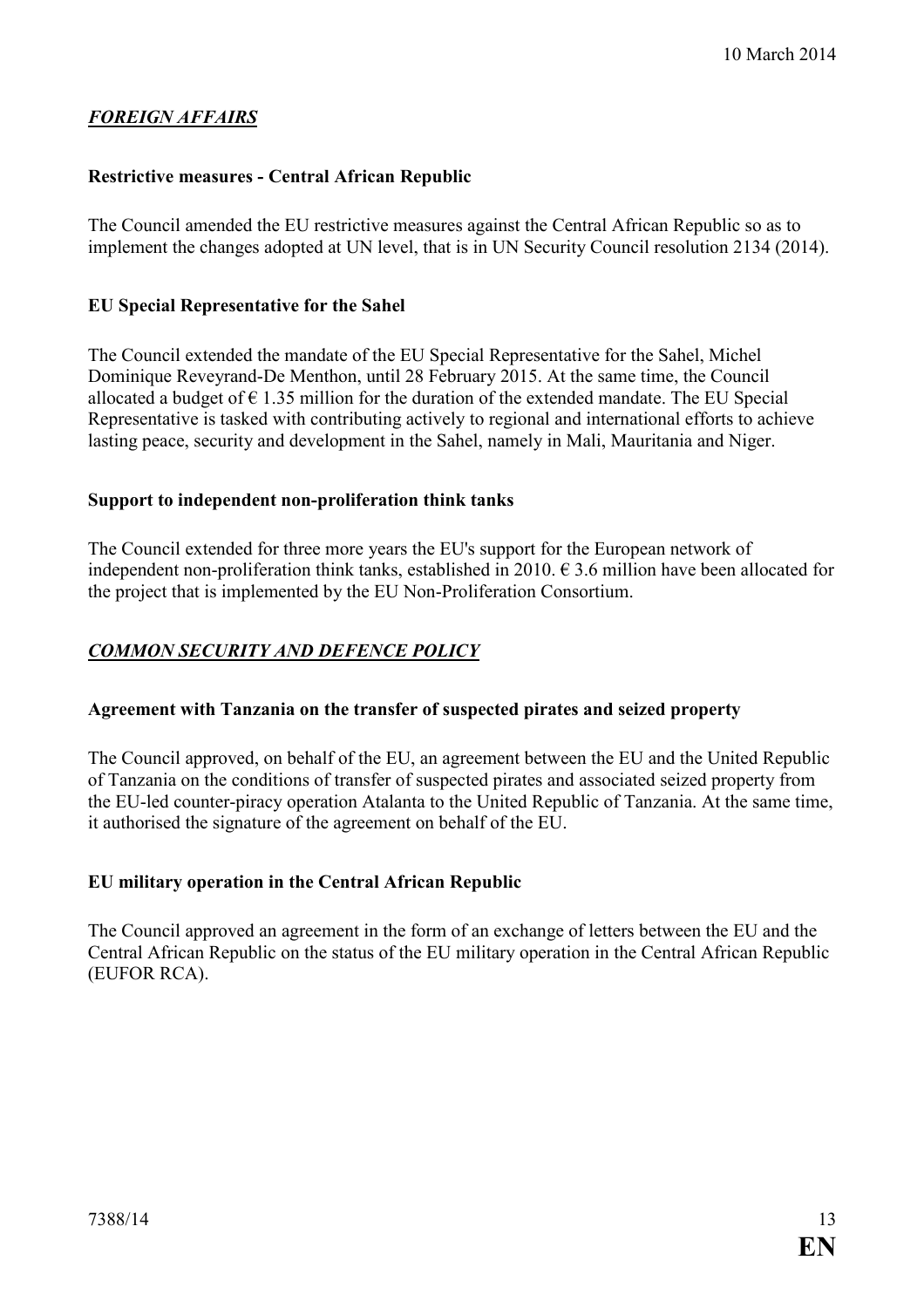## $E\text{-}\textit{IVI}$ RONMENT

#### **2020 reduction of CO2 emissions from new passenger cars**

The Council adopted a regulation on the 2020 reduction of  $CO<sub>2</sub>$  emissions from new passenger cars (*[PE-CO<S 120/13](http://register.consilium.europa.eu/pdf/en/13/pe00/pe00120.en13.pdf)*, *[6642/14 ADD 1 REV 1\)](http://register.consilium.europa.eu/pdf/en/14/st06/st06642-ad01re01.en14.pdf)*.

The new regulation defines the terms and conditions for car manufacturers for reaching the 2020 target for  $CO_2$  emissions (95g  $CO_2/km$ ) from new passenger cars. A limited one-year phase-in period requires 95 % of new car sales to comply with the target in 2020 and 100 % by the end of 2020 onwards. The regulation also provides for the use of so-called "super-credits " from 2020 to 2022: this means incentives for car manufacturers to develop new technologies and manufacture cars with low emission levels (less than  $50g \text{CO}_2/km$ ), as these cars would count more towards meeting the fleet average than normal cars. The limit for the use of super-credits is set at 7.5g of  $CO<sub>2</sub>/km$  for the three years 2020-2022.

For more details see press release *[7453/14](http://register.consilium.europa.eu/pdf/en/14/st07/st07453.en14.pdf)*.

#### **Biocides**

The Council adopted a regulation amending biocides regulation 528/2012/EU (*PE-CONS 140/13*).

Biocides are chemicals used to suppress organisms that are harmful to human or animal health or that cause damage to natural or manufactured materials. Examples of biocidal products are insect repellents, disinfectants and industrial chemicals such as anti-fouling paints for ships and material preservatives.

The objective of the existing regulation is to improve the functioning of the internal market in biocidal products whilst ensuring a high level of environmental and human health protection. The new regulation aims at remedying problems related to provisions of the above-mentioned biocides regulation which has been in force since 1 September 2013. In particular, it removes unintended market barriers for suppliers of new articles treated with biocidal products and for a large number of suppliers of biocidal active substances.

Today's final adoption of the legislation by the Council follows an agreement reached at first reading with the European Parliament. The European Parliament voted at its plenary session of 25 February 2014.